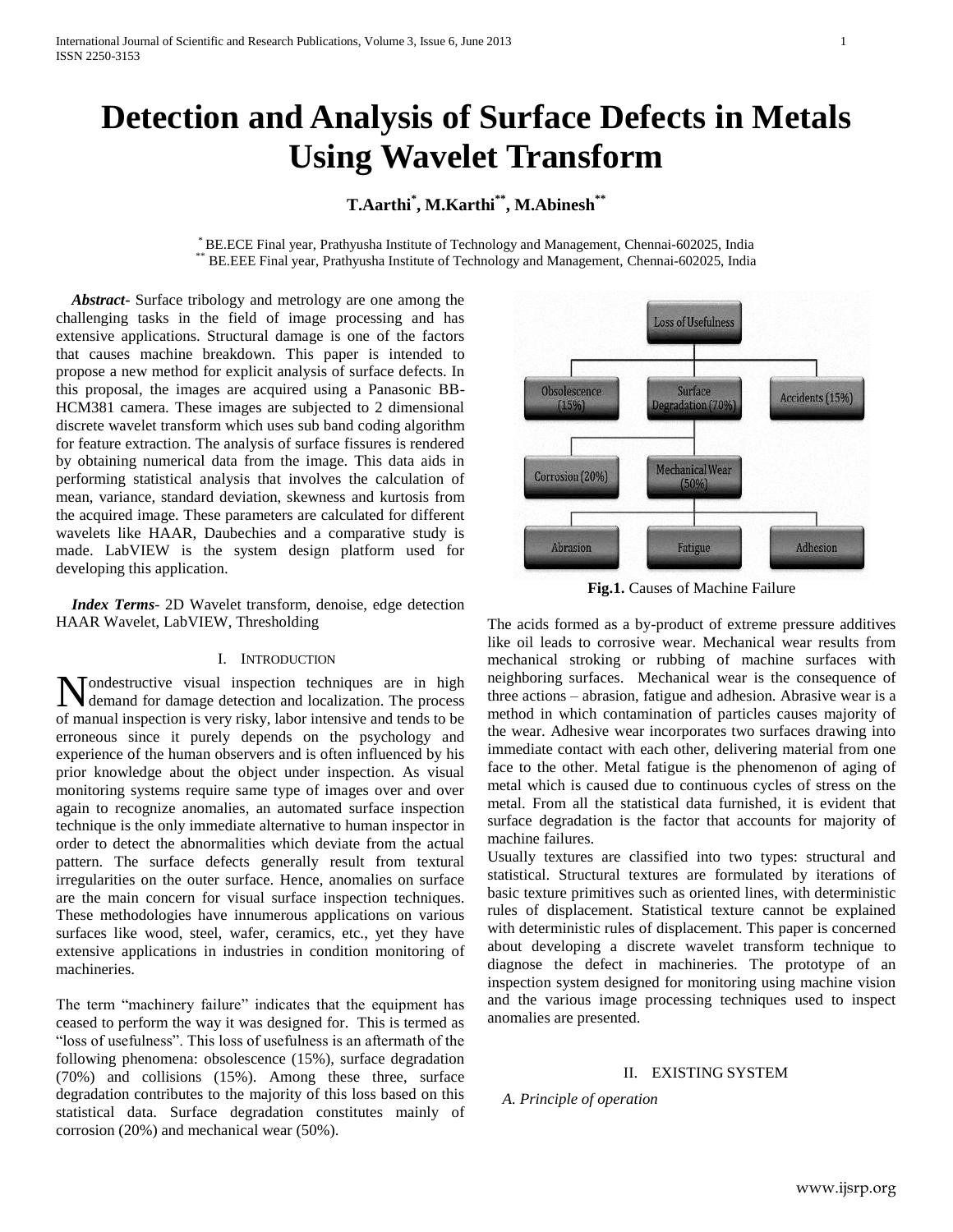In conventional methods, structural damage in an image is detected using ultrasonic inspection. This technique uses high frequency sound waves for surface monitoring. For eg, ultrasonic steel testing is performed at 1 to 5 MHz. The frequency range for ultrasonic testing stretches from 200 KHz to 15 MHz. In ultrasonic inspection, sound energy was made to propagate through the object in the form of waves and any discontinuity in the wave signal signifies a crack or structural damage. This interruption is the effect of reflection of partial energy back from the flawed surface.



**Fig.2.** Ultrasonic Testing

## *B. Disadvantages in existing system*

The Ultrasonic non-destructive testing system is a convenient and beneficial method since it has a very high sensitivity and penetrating power which assists in minute flaw detection. Yet, Ultrasonic NDT has its own limitations. This technique is incompatible for non-homogenous surface. Inspection of cast iron and other coarse grain materials are strenuous because of minimal acoustic transmission and maximum signal noise. The Ultrasonic NDT fails to detect the linear flaws that are oriented parallel to the Ultrasonic waves.

#### III. 2D WAVELET TRANSFORM

 Due to a number of drawbacks in this method, we propose a method to detect the structural damages of a metal using wavelet analysis. The fundamental idea behind wavelet transforms is to produce smoothing and differencing operations and, at each level, maintain the same number of pixels as the original image.





At Level 1, the image is smoothed and reduced to a 1/4 size of the original image producing a lower resolution version (Low\_Low or LL), and 3 different local differencing operations are performed, providing edge detection of 3 kinds: horizontal component images (Low\_High or LH), diagonal component images (High\_Low or HL), and vertical component images (High\_High or HH). The total number of pixels at this level is equal to that of the original image. Moreover, this Level 1 transform can be inverted: From the 4 sub images at Level 1, the original image can be reconstructed.

Level 2 of a wavelet transform repeats the averaging and differencing operations on the Level 1 smoothed sub image. This iterative process continues. We have stopped in Fig. 4 at Level 3. The Level 3 transform consists of a 1/64 size smoothed sub image, and all of the edge sub images created by local differencing at each level. The original image can be recovered from this 3-Level transform.

# IV. HARDWARE AND SOFTWARE DESCRIPTION

#### *A. Hardware used*

 Images are captured using the CCD camera of type Panasonic BB-HCM381.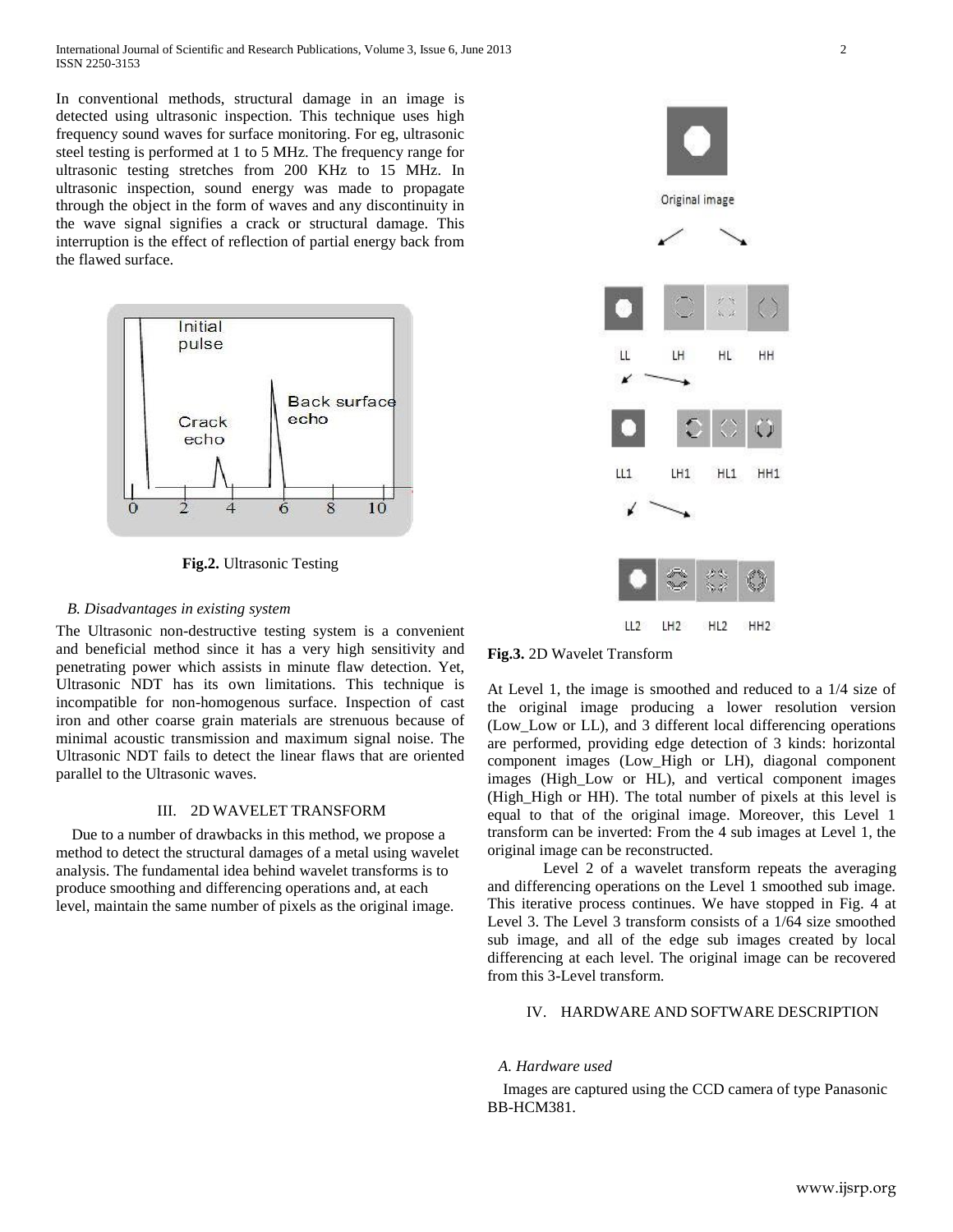

**Fig.4.** Camera used- Panasonic BB-HCM381

A table mounted camera captures the image with a pan of 360° (-  $175^{\circ}$  up to  $+175^{\circ}$  in horizontal direction) maximum display range and tilt of  $158^{\circ}$  (-120° up to 0° in vertical direction) maximum display range. We use a PC or cell phone directly to change the direction of the camera while monitoring the image. This lets us monitor a large area with a single camera in JPEG standard. Image gets sampled at a rate of 12 frames/sec for the resolution of 640x480 and 30 frames/sec for the resolution of 320 x 240 and 160 x 120. The viewing angle for the camera are as follows: Horizontal: 2.6° (optical) /1.3° (digital) wide: 51° and Vertical: 1.9° (optical) /0.9° (digital), wide: 38°. The camera has a  $42x$ zoom capacity (21x optical, 2x digital)[2] .

#### *B. Use of Simulation software – About LabVIEW*

 LabVIEW (short for Laboratory Virtual Instrumentation Engineering Workbench) is a system design platform and development environment for a visual programming language from Instruments. LabVIEW is a comprehensive development environment that provides engineers and scientists unprecedented hardware integration and wide-ranging compatibility. LabVIEW through its unique graphical programming environment; built-in engineering-specific libraries of software functions and hardware [1] interfaces; and data analysis, visualization, and sharing features helps in reduce time.<sup>[10]</sup>

#### V. HAAR WAVELET

 Haar wavelet is very effective in edge detection.The Haar wavelet is a sequence of rescaled "square-shaped" functions which together form a wavelet family or basis. Wavelet analysis is similar to Fourier analysis in that it allows a target function over an interval to be represented in terms of an orthonormal function basis. The Haar sequence is now recognised as the first known wavelet basis and extensively used as a teaching example. Haar used these functions to give an example of a countable orthonormal system for the space of square-integrable functions on the real line. The study of wavelets, and even the term "wavelet", did not come until much later .

The technical disadvantage of the Haar wavelet is that it is not continuous, and therefore not differentiable. This property can, however, be an advantage for the analysis of signals with sudden transitions, such as monitoring of tool failure in machines [3].





The Haar wavelet's mother wavelet function  $\psi(t)_{\text{can}}$  be described as

$$
\psi(t) = \begin{cases}\n1 & 0 \le t < 1/2, \\
-1 & 1/2 \le t < 1, \\
0 & \text{otherwise.} \n\end{cases}
$$
\nIts scaling function  $\phi(t)_{\text{can be described as}}$ \n
$$
\phi(t) = \begin{cases}\n1 & 0 \le t < 1, \\
0 & \text{otherwise.}\n\end{cases}
$$

$$
\begin{cases} 0 \qquad \text{otherwise} \end{cases}
$$

The Haar transform decomposes a discrete signal into two sub signals of half its length. One sub signal is a running average or trend; the other subsignal is a running difference or fluctuation [9].

#### *A. Denoise*

Although other types of noise (e.g., impulse or Poisson noise) have also been studied in the literature of image processing, the term "image denoising" is usually devoted to the problem associated with AWGN. Mathematically, if we use  $Y=X+W$  to denote the degradation process (X: clean image, Y: noisy image,  $W \sim N(0, \sigma_w^2)$ , the image denoising algorithm attempts to obtain the best estimate of X from Y. The optimization criterion can be mean squared error (MSE)-based or perceptual quality driven [4]. This VI in the labview completes the following steps to implement the noise reduction for signals and images using wavelet transforms. Firstly, it applies the wavelet transform to the noisy data and obtains the detail coefficients and the approximation coefficients. Then we apply soft or hard thresholding to the resulting coefficients, thereby suppressing those coefficients smaller than a certain threshold. The thresholding rule and the rescaling method determine the threshold. Finally we reconstruct the coefficients after thresholding and transform them back into the original domain. To perform denoising on complex signals, use the UWT method. The DWT is more efficient for decomposing signals, but the UWT provides better denoising performance because it can help reduce artifacts, such as Gibbs oscillation.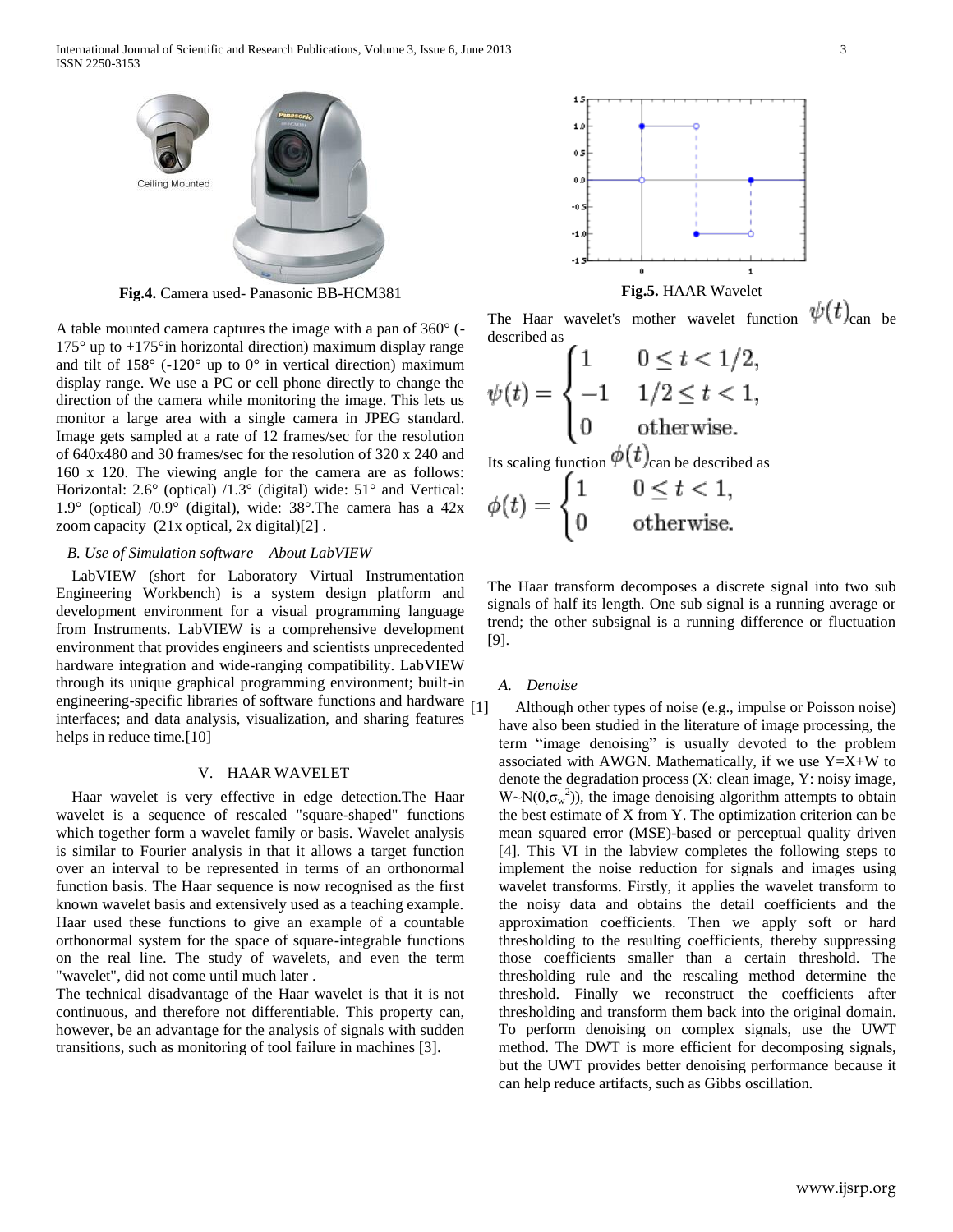#### *B. Edge Detection using Thresholding*

Thresholding is the simplest method of image segmentation. From a gray scale image, thresholding can be used to create binary images. During the thresholding process, individual pixels in an image are marked as "object" pixels if their value is greater than some threshold value (assuming an object to be brighter than the background) and as "fault" pixels otherwise. An object pixel is given a value of "0" while a fault pixel is given a value of "1" [4].

#### *C. Experimental Setup*

 Image is acquired using CCD camera of type Panasonic BB-HCM381 from any structures and further processed using DWT algorithm. Before further processing the image is denoised and MSE is calculated. PSNR is calculated for the original and image after denoising. When PSNR is 40dB or higher, then the original and the reconstructed images are virtually indistinguishable by human observers. DWT algorithm is an effective algorithm to identify defects in these images.

#### VI. FEATURE EXTRACTION

The key parameter in the thresholding process is the choice of the threshold value which can be computed by calculation of mean and standard deviation. For this purpose the various features such as minimum, maximum , median , mean , standard deviation are calculated from the resultant image .The features are calculated for the whole image [8].

The minimum for image  $f(x,y)$  can be calculated as Minimum=Min  $(f(x, y))$  (1)  $x=1,2,...M$  $y=1,2,...N$ The maximum point can be calculated for the image  $f(x, y)$  as Maximum=Max  $(f(x, y))$  (2)

 $x=1,2,...M$ y=1, 2,…N where x and y varies in both (1) and (2)

Mean is generally a measure of spread, in image processing mean helps in measure of location.The mean value of image f(x, y) can be calculated as

 $\mu = \sum f(x, y)/(M \times N)$  $x = 1, 2, ...M$  $y=1, 2,...N$ x and y varies to identify the intensity of each pixel.

The standard deviation of an image  $f(x,y)$  can be calculated as

$$
\sigma = \sqrt{\frac{\sum f(x, y) \, X \, D}{M \, X \, N}}
$$
\n
$$
x = 1, 2, \dots M \, y = 1, 2, \dots N}
$$

Peak Signal to Noise ratio(PSNR) used to be a measure of image quality. The PSNR between two images having 8 bits per pixel or sample in terms of decibels (dBs) is given by:

 $PSNR = 10 \log 10 (255^2/\text{MSE})$ 

Where MSE is mean square error.

Mean squared error (MSE) is defined for two *m*×*n* monochrome images *I* and *K* where one of the images is considered a noisy approximation of the other is defined as:<br> $m-1$   $n-1$ 

$$
MSE = \frac{1}{m n} \sum_{i=0}^{m} \sum_{j=0}^{n} [I(i,j) - K(i,j)]^{2}
$$

STATISTICAL PARAMETER FOR IMAGES WITHOUT CRACK

|                                     | ORIGINAL   | <b>DENOISE</b> | <b>RECONSTRUCTED</b>                        | ш        | LH.        | HL.           | <b>HH</b>   |
|-------------------------------------|------------|----------------|---------------------------------------------|----------|------------|---------------|-------------|
| <b>MEAN</b>                         | 190.657143 | 190.412905     | 190.41290                                   | 380.7409 | 0.090434   | $-7.53E - 16$ | 1.96E-16    |
| <b>STANDARD</b><br><b>DEVIATION</b> | 23.337749  | 21.16862       | 21.16862                                    | 40.80042 | 11.33717   | 6.64E-15      | 7.45E-15    |
| <b>VARIANCE</b>                     | 544.650549 | 448.110475     | 448.110475                                  | 1664.674 | 128.5315   | 4.41E-29      | 5.56E-29    |
| <b>SKEWNESS</b>                     | 0.884207   | 0.972111       | 0.972111                                    | 0.819976 | 1.83541    | 0.01515       | $-0.49497$  |
| <b>KURTOSIS</b>                     | 3.413185   | 3.396065       | 3.396065                                    | 2.970318 | 13.76858   | 4.244779      | 3.360389    |
|                                     |            |                | STATISTICAL PARAMETER FOR IMAGES WITH CRACK |          |            |               |             |
|                                     | ORIGINAL   | <b>DENOISE</b> | <b>RECONSTRUCTED</b>                        | ш        | LH.        | <b>HL</b>     | <b>HH</b>   |
| <b>MEAN</b>                         | 180.945    | 181.6617       | 181.6617                                    | 363.3234 | 0.11       | 1.69F-16      | $-1.19F-15$ |
| <b>STANDARD</b><br><b>DEVIATION</b> | 14.29488   | 13.08342       | 13.08342                                    | 25.63471 | 5.568723   | 6.08E-15      | 6.60E-15    |
| <b>VARIANCE</b>                     | 204.3437   | 171.1758       | 171.1758                                    | 657.1382 | 31.01067   | 3.69E-29      | 4.36E-29    |
| <b>SKEWNESS</b>                     | 0.211185   | 0.143771       | 0.143771                                    | 0.088617 | $-1.59051$ | 0.159933      | $-0.2662$   |
| <b>KURTOSIS</b>                     | 2.530556   | 2.524504       | 2.524504                                    | 2.470523 | 12.38489   | 2.933341      | 2.773746    |

**Fig.6.** Statistical Parameters for images with and without crack

Generally when PSNR is 40 dB or greater, then the original and the reconstructed images are virtually indistinguishable by human observers. The table illustrates the mean, standard deviation, variance, skewness and kurtosis values taken for uncracked and cracked images. It can be observed that the values for cracked image are of lower values due to lower pixel values.

|                | <b>PSNR</b> | <b>MSE</b> |
|----------------|-------------|------------|
| ORIGINAL       | 16.102      | 1849       |
| <b>DENOISE</b> | 16.2781     | 1721.79    |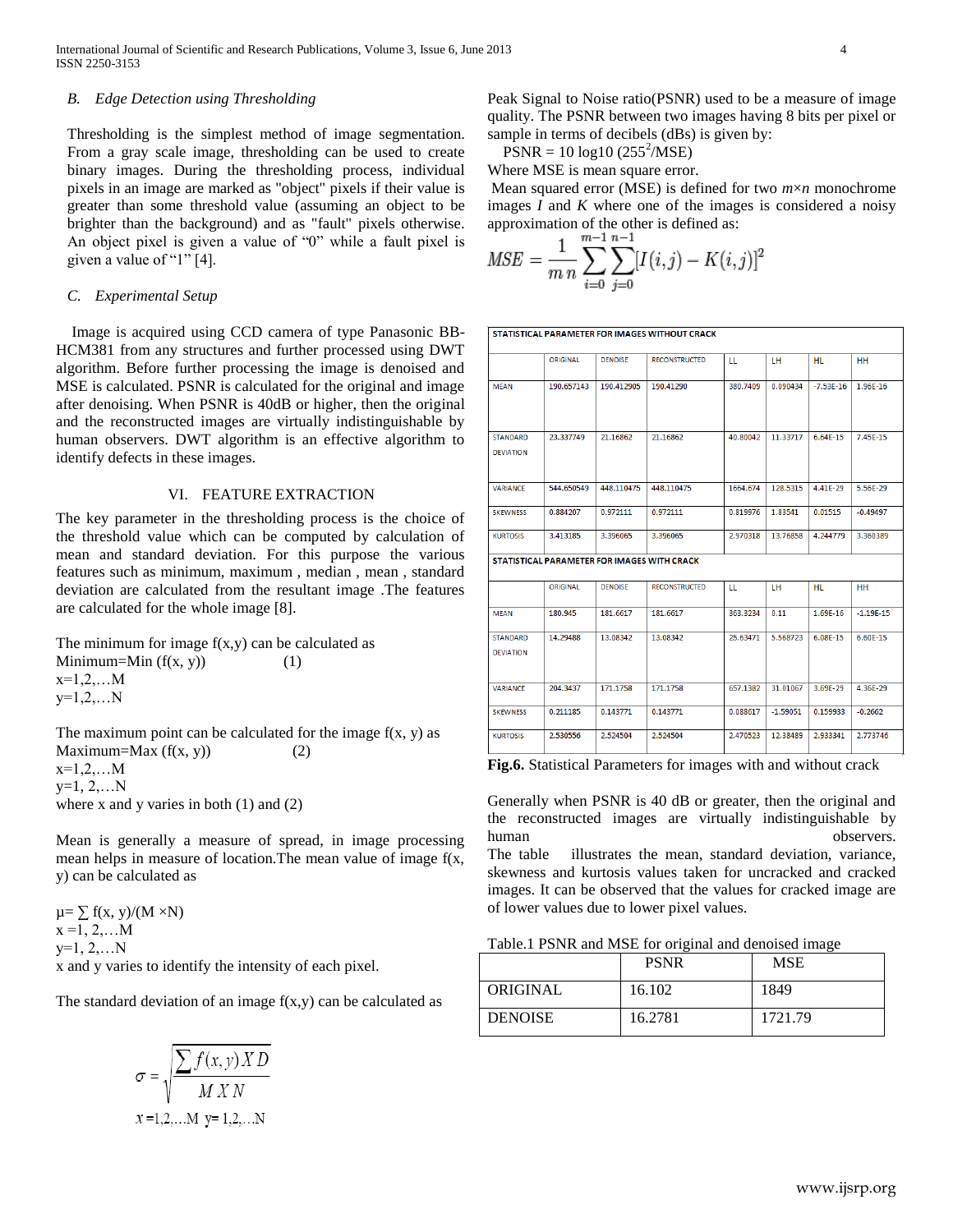## VII. FEATURE EXTRACTION



Finding the angle of inclination of the crack from the surface is a important feature to analyze the crack. The following procedure describes the methodology use to calculate the angle of inclination of crack. Line profile and gradient information are used for the analysis.

20 samples are selected from the image so as to cover the crack entirely. From the gradient information for those 20 samples, minimum and maximum values are noted.

A value A is calculated by finding the difference between the maximum and minimum values obtained. Mean value of A is calculated for 20 samples. The angle of inclination at each and every one of the sample is calculated by subtracting the calculated mean value and the minimum value.

|                         |       |                 |    | <b>MIN</b> |
|-------------------------|-------|-----------------|----|------------|
| ī                       | $-50$ | 25              | 25 | 102.25     |
| 2                       | $-20$ | $\overline{20}$ | 40 | 72.25      |
| 3                       | $-25$ | 10              | 35 | 77.25      |
| 4                       | $-30$ | 50              | 80 | 82.25      |
| 5                       | $-30$ | 30              | 60 | 82.25      |
| $\overline{6}$          | $-30$ | $\overline{20}$ | 50 | 82.25      |
| 7                       | $-20$ | 10              | 30 | 72.25      |
| $\overline{\mathbf{8}}$ | $-15$ | 25              | 40 | 67.25      |
| 9                       | $-25$ | 18              | 45 | 77.25      |
| 10                      | $-30$ | 38              | 68 | 82.25      |
| 11                      | $-35$ | 10              | 45 | 87.25      |
| 12                      | $-25$ | 20              | 45 | 77.25      |
| 13                      | $-40$ | 20              | 60 | 92.25      |
| 14                      | $-30$ | 20              | 50 | 82.25      |
| 15                      | $-28$ | 18              | 46 | 80.25      |
| 16                      | $-38$ | 20              | 58 | 90.25      |
| 17                      | $-12$ | 7               | 19 | 64.25      |
| 18                      | $-38$ | 38              | 76 | 90.25      |
| 19                      | $-30$ | 20              | 50 | 82.25      |
| $\overline{20}$         | $-35$ | 38              | 73 | 87.25      |

SAMPLE NO. | MINIMUM | MAXIMUM | A=MAX-MIN | ANGLE=MEAN-

**Fig.8.** Angle of Inclination

#### VIII. SUPPORT VECTOR MACHINE

Support Vector Machine (SVM) performs classification by constructing an N-dimensional hyper plane that optimally separates the data into two categories. SVM models are closely related to neural networks. In fact, a SVM model using a sigmoid kernel function is equivalent to a two-layer, perceptron neural network[11]. Features such as mean, standard deviation, variance, skweness and kurtosis of a uncracked and cracked image are used to classify the good and bad data.The figure illustrates the classification based on features of uncracked and cracked image given as a input.The data is classified using a kernal function.



#### XI. RESULTS AND DISCUSSIONS

Detection of crack is the most important criterion. We use Discrete Wavelet Transform to split the images (LL, LH, HL and HH). The figure shown below shows the result of Discrete Wavelet Transform.